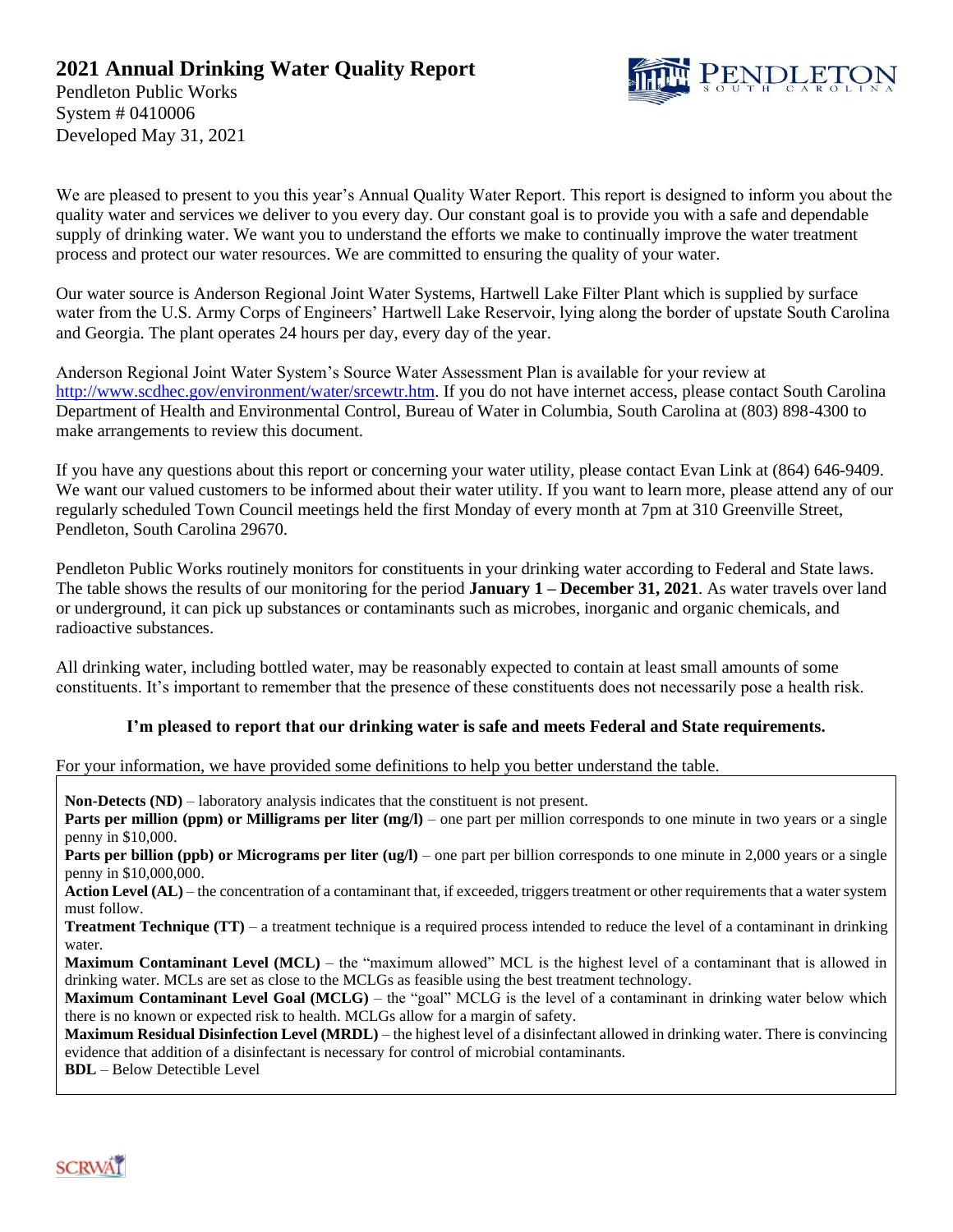# *TEST RESULTS*

## **Anderson Regional Joint Water System (SC0420011)**

| <b>Inorganic Contaminants (2021)</b>  |           |               |             |            |      |                                                      |  |  |  |  |  |  |
|---------------------------------------|-----------|---------------|-------------|------------|------|------------------------------------------------------|--|--|--|--|--|--|
| Contaminant                           | Violation | Level         | <b>MCLG</b> | <b>MCL</b> | Unit | Likely Source of Contamination                       |  |  |  |  |  |  |
|                                       |           | Detected      |             |            |      |                                                      |  |  |  |  |  |  |
| Fluoride                              | N         | 0.47          | 4           | 4.0        | ppm  | Erosion of natural deposits; Water additive which    |  |  |  |  |  |  |
|                                       |           | Range         |             |            |      | promotes strong teeth; Discharge from fertilizer and |  |  |  |  |  |  |
|                                       |           | $0.47 - 0.47$ |             |            |      | aluminum factories                                   |  |  |  |  |  |  |
| Nitrate (Measured                     | N         | 0.15          | 10          | 10         | ppm  | Runoff from fertilizer use; Leaching from septic     |  |  |  |  |  |  |
| as Nitrogen)                          |           | Range         |             |            |      | tanks, sewage; Erosion of natural deposits.          |  |  |  |  |  |  |
|                                       |           | $0.15 - 0.15$ |             |            |      |                                                      |  |  |  |  |  |  |
| <b>Unregulated Contaminant (2020)</b> |           |               |             |            |      |                                                      |  |  |  |  |  |  |
| Sodium                                | N         | 5.8           | N/A         | N/A        | ppm  | <b>Naturally Occurring</b>                           |  |  |  |  |  |  |

## **Pendleton Public Works (SC0410006)**

| Lead and Copper (2021)               |           |                                |                        |                  |                                      |       |                                                                                                              |  |  |  |  |
|--------------------------------------|-----------|--------------------------------|------------------------|------------------|--------------------------------------|-------|--------------------------------------------------------------------------------------------------------------|--|--|--|--|
| Lead and<br>Copper                   | Violation | 90 <sup>th</sup><br>Percentile | <b>MCLG</b>            | Action<br>Level  | <b>Sites Over</b><br>Action<br>Level | Units | Likely Source of Contamination                                                                               |  |  |  |  |
| Copper                               | N         | 0.22                           | 1.3                    | 1.3              | $\Omega$                             | ppm   | Erosion of natural deposits; Leaching<br>from wood preservatives; Corrosion of<br>household plumbing systems |  |  |  |  |
| <b>Regulated Contaminants (2021)</b> |           |                                |                        |                  |                                      |       |                                                                                                              |  |  |  |  |
| Disinfectants and                    |           | Violation                      | Detected               | <b>MCLG</b>      | <b>MCL</b>                           | Units | Likely Source of Contamination                                                                               |  |  |  |  |
| Disinfection By-                     |           |                                | Levels                 |                  |                                      |       |                                                                                                              |  |  |  |  |
| Products                             |           |                                |                        |                  |                                      |       |                                                                                                              |  |  |  |  |
| Chlorine                             |           | N                              | 1.0                    | $MRDLG=4$        | $MRDL=4$                             | ppm   | Water additive used to control microbes                                                                      |  |  |  |  |
|                                      |           |                                | Range<br>$0.64 - 1.36$ |                  |                                      |       |                                                                                                              |  |  |  |  |
| Haloacetic Acids                     |           | N                              | 27.0                   | No Goal          | 60                                   | ppb   | By-product of drinking water disinfection                                                                    |  |  |  |  |
| (HAA5)                               |           |                                | Range<br>$0.0 - 33.5$  | for the<br>Total |                                      |       |                                                                                                              |  |  |  |  |
| <b>Total Trihalomethanes</b>         |           | N                              | 38                     | No Goal          | 80                                   | ppb   | By-product of drinking water disinfection                                                                    |  |  |  |  |
| (TTHM)                               |           |                                | Range                  | for the          |                                      |       |                                                                                                              |  |  |  |  |
|                                      |           |                                | 22.5-44.1              | Total            |                                      |       |                                                                                                              |  |  |  |  |